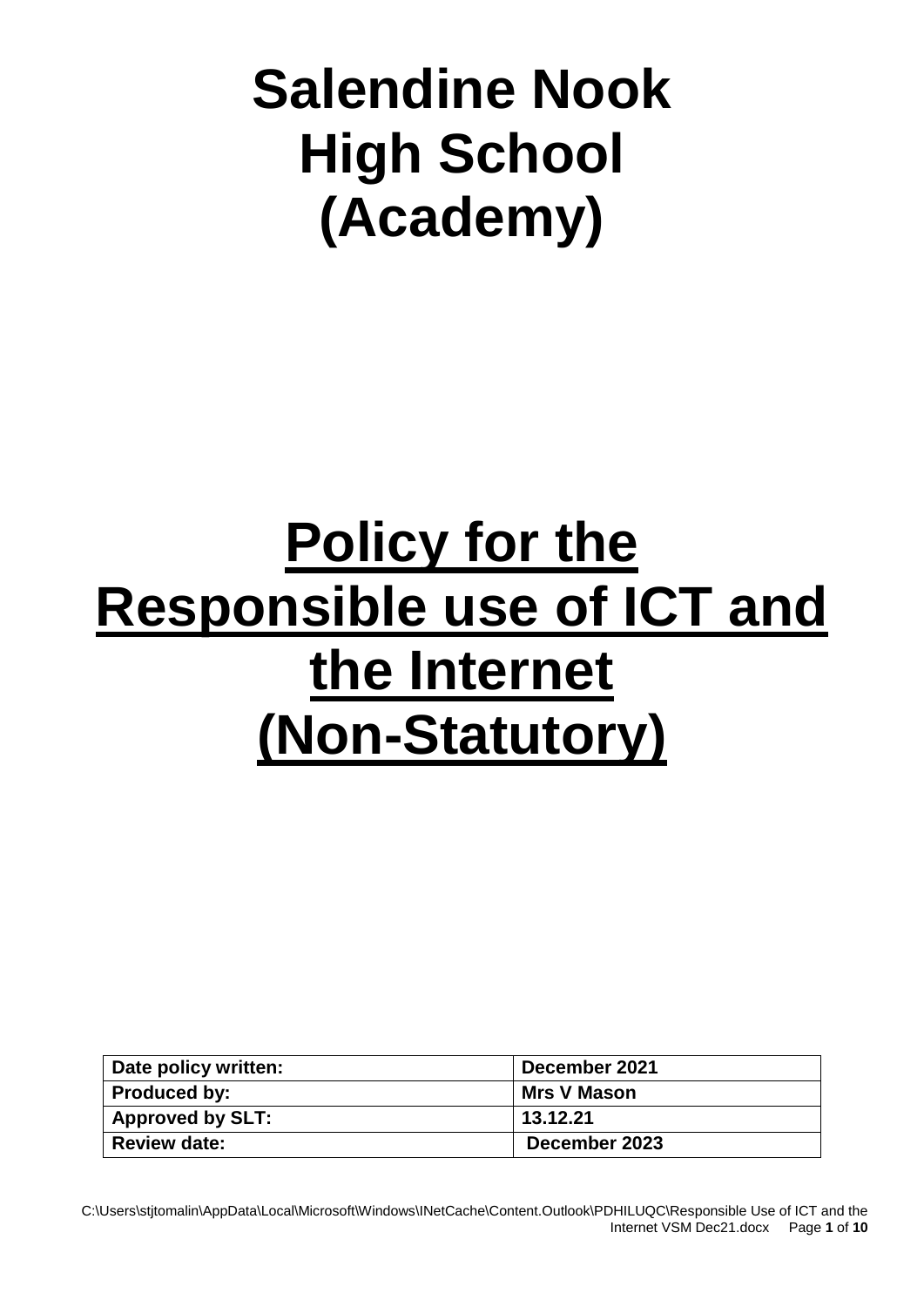#### **Introduction**

It is Government policy to connect all schools to the Internet. The Internet can be used by students of all ages, by teachers and by managers and it is intended to ensure that the Internet is a useful educational resource for schools, students and teachers. Home Internet and email use is also increasing and it is an important part of learning and communication during leisure time.

However, the Internet is managed by a worldwide collaboration of independent agencies. Without appropriate measures, access to unsuitable materials is possible and security of computer systems could be compromised.

This Responsible Use of the Internet Policy has been agreed to ensure that Internet and email use supports the school's educational aims and that the school's responsibilities to students, staff and parents are met.

This Responsible Use of the Internet Policy is included as part of the school's ICT curriculum programme and also relates to the school's behaviour policy.

This Responsible Use of the Internet Policy was originally created after consultation with governors and will be reviewed on a two-yearly basis.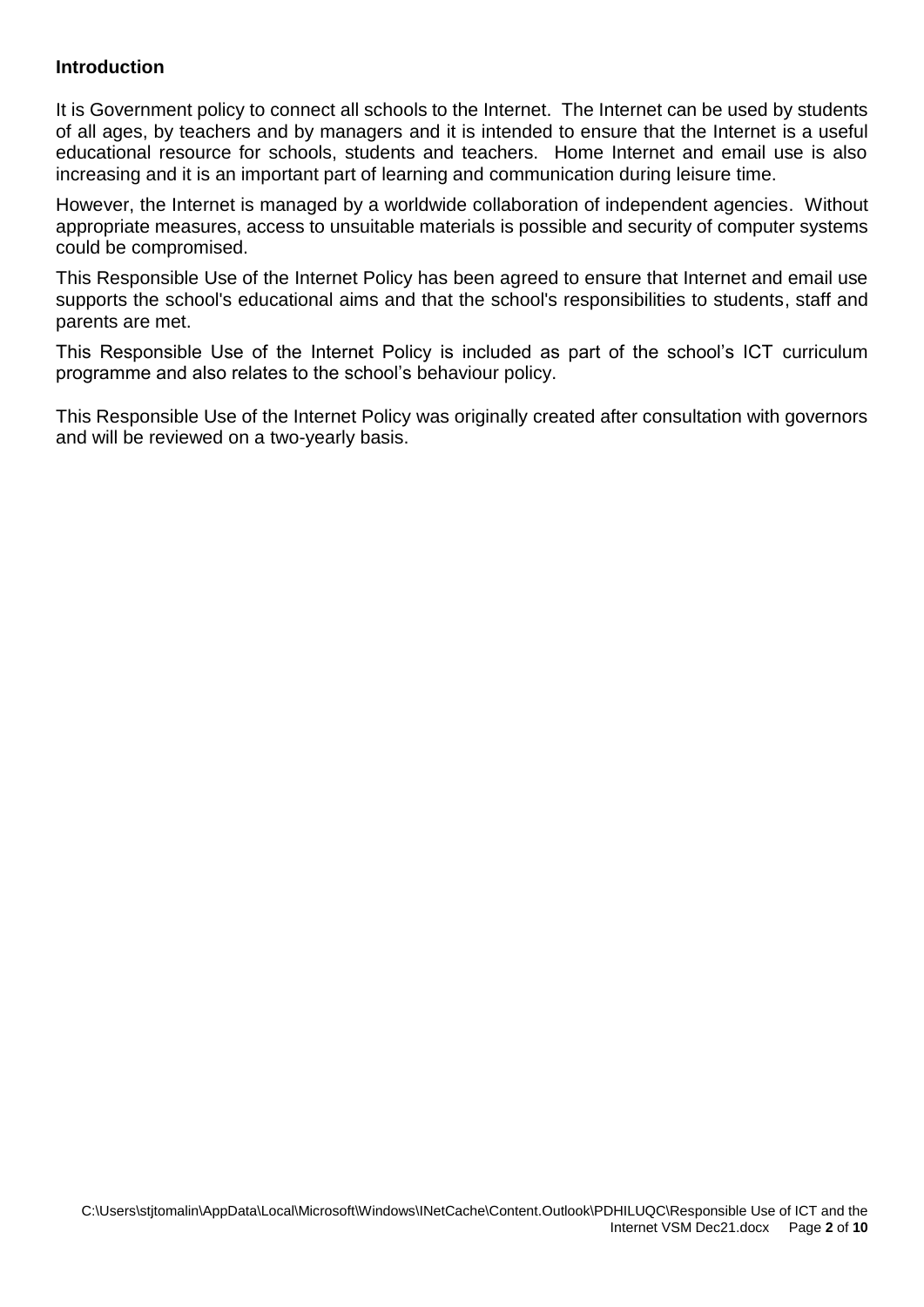## **1. The Purpose of digital technologies:**

We are providing ICT, Internet and email access in order to:

- ➢ Raise educational standards
- $\triangleright$  Support curriculum development in all subjects
- ➢ Support the professional work of staff as its use is now considered an essential professional tool
- ➢ Enhance the school's management information, and business administration, systems
- ➢ Enable electronic communication with internal and external stakeholders.
- ➢ Facilitate the exchange of curriculum and administration data with LA, Examination board and others

## **2. The educational benefits of using digital technologies include:**

- ➢ Access to world-wide educational resources, data and information;
- ➢ Information and cultural exchanges between students world-wide;
- $\triangleright$  Discussion with experts in many fields for students and staff;
- ➢ Access to educational materials and good curriculum practice to support staff professional development;
- ➢ Communication with advisory and support services, professional associations and colleagues
- ➢ Increasing cultural, social and leisure activities in libraries, clubs and at home;
- $\triangleright$  Exchanging information between different bodies, e.g. LA and DfE:
- ➢ Providing a means of communication between staff and pupils, parents and others in the community;
- $\triangleright$  Obtaining a range of technical support;
- ➢ Encouraging electronic literacy.;
- ➢ Equipping students for life in our technological society particularly in relation to the workforce.

## **3. Digital Technology can provide an effective medium for learning where:**

- ➢ Internet and email access is planned to enrich and extend learning activities as an integrated aspect of the curriculum.
- $\triangleright$  Students are given clear objectives for Internet and email use.
- $\triangleright$  Students are provided with lists of relevant and suitable web sites.
- ➢ Students are educated to take responsibility for internet and e-mail access and use.
- $\triangleright$  Students will be made aware that the writer of an e-mail or the author of a web page may not be the person they claim to be. Students are therefore taught to validate information before accepting it as true.
- ➢ Students are taught to observe all methods of protecting intellectual property (such as copyright) when copying materials from the web and to acknowledge their sources of information.
- $\triangleright$  Access is reviewed to ensure it still meets curriculum needs.
- $\triangleright$  Students are taught to expect a wider range of content, both in level and in audience, than is found in the school library or on TV.
- ➢ The whole staff have been given opportunities to discuss the issues around developing good teaching strategies.

## **4. Access to digital technology:**

School internet access is regarded as a necessary part of the statutory curriculum and access will only be authorised on the basis of educational need and administrative need.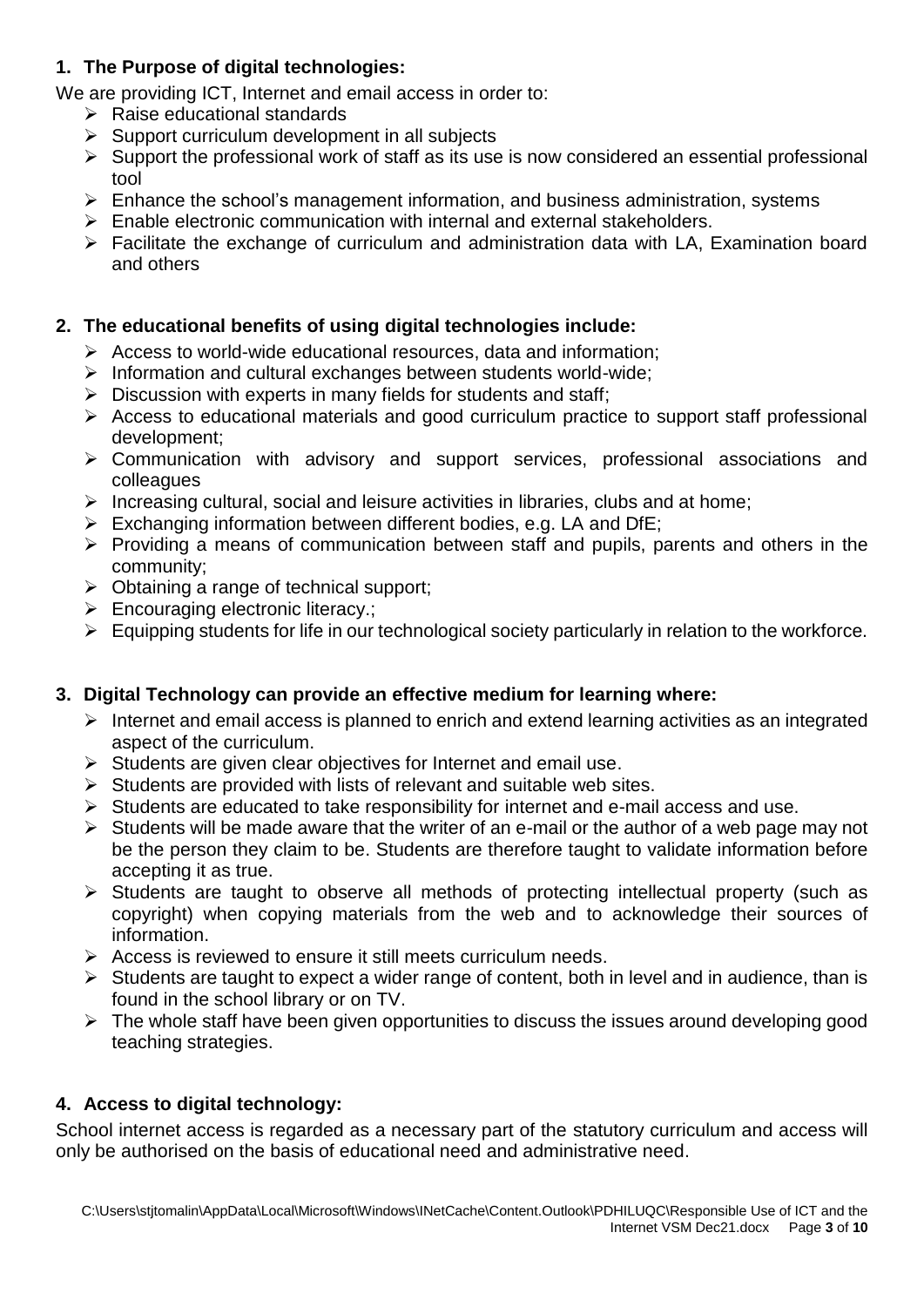Teachers will need to develop good practice in the use of internet and e-mail as a tool for teaching & learning

- ➢ Internet and e-mail use will be granted as an entitlement to students, who sign an agreement accepting responsible use when they complete their first ICT lesson upon starting school in Y7 or as a new admission to school. *(see appendix B)*
- ➢ Students will be informed that misuse of the internet and e-mail will result in loss of access.
- $\triangleright$  Staff and students will be made aware of the possibility of criminal prosecution resulting from willful misuse of the internet and e-mail and that the use of computer systems for purposes not agreed by school could constitute a criminal offence under the Computer Misuse Act 2013.

## **5. The school will take all steps to ensure that access to digital technology is appropriate and safe:**

In common with other media such as magazines, books and video, some material available via digital technology is unsuitable for students. The school will take all reasonable precautions to ensure that such material is inaccessible. This is facilitated by the school managing its own broadband connection through Virgin Media in connection with Smoothwall filtering. However, due to the international scale and linked nature of information available via the internet and e-mail, it is not possible to guarantee that particular types of material will never appear on a computer. However, the school cannot accept liability for the material accessed, or any consequences thereof.

## **6. Responsibilities of the school:**

- ➢ Staff, parents, governors and advisers will work to establish agreement that every reasonable measure is being taken to protect pupils and staff.
- $\triangleright$  The Principal will ensure that the policy is implemented effectively.
- ➢ Policy and procedures will be reviewed as students' use of digital technology expands and their ability to retrieve information develops.
- $\triangleright$  School has clear procedures, which are known to all staff, for reporting incidents; including a written log of accidental access to unacceptable content which is held by the SLT link for ICT.
- $\triangleright$  The school will ensure that occasional checks are made on files to monitor compliance with the school's Responsible Use Agreement and students and staff will be informed that such checks are made.
- $\triangleright$  The school will make every attempt to ensure that students are always supervised when using the internet and e-mail.
- ➢ All machines available to pupils' digital technology capability are accommodated in open areas and their use will be frequently monitored.
- $\triangleright$  The school will take all reasonable steps to ensure the security of the proxy server (Smoothwall) and associated software.
- $\triangleright$  The school will ensure that virus protection is installed and updated regularly.
- $\triangleright$  Any material that the school suspects is illegal will be referred to the appropriate authorities, including the police if appropriate/necessary.
- ➢ The school will ensure systems to protect students are reviewed and improved regularly.
- ➢ Rules for the use of ICT including digital technology are made available to students and staff.
- ➢ The school must comply at all times with the requirements of the latest data protection legislation and guidance.

## **7. Responsibilities of staff and students:**

➢ If staff or students discover unsuitable sites, the URL (address) and content will be reported to the ICT Helpdesk for further action to be taken (blocking the site, logging it with the SLT link).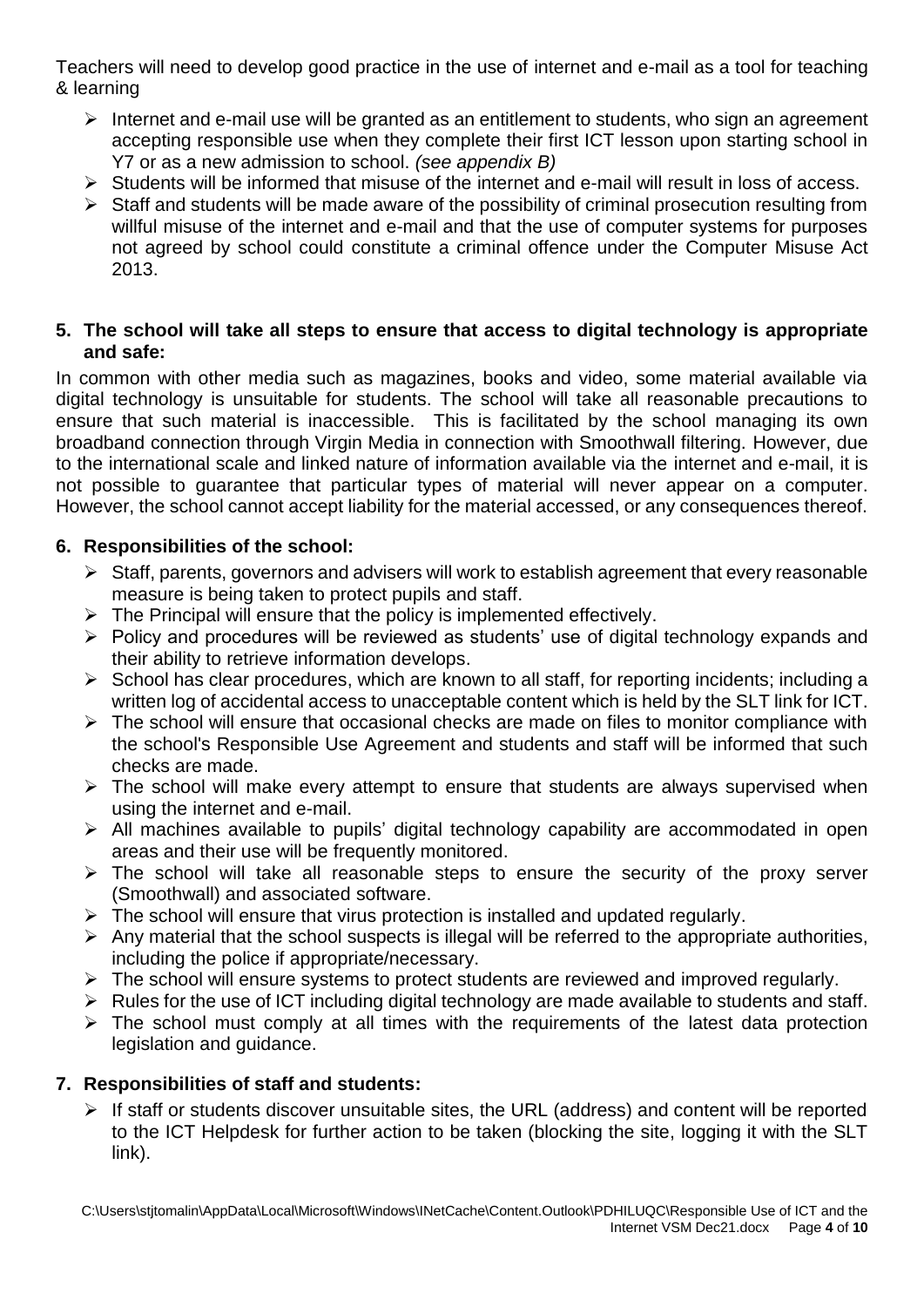- $\triangleright$  Staff will check that the sites selected for student use are appropriate to the age and maturity of students.
- ➢ School will ensure that students are told what to do should they encounter any material that makes them feel uncomfortable.
- ➢ Access for students to social media, chat rooms, forums and social/user-generated content sites will be restricted. Students and staff will be informed that checks can be made on files held on the system
- ➢ Students using digital technology will be supervised appropriately.
- ➢ The Responsible Use of Digital Technology Agreement will be shared with students and their agreement to its rules will be obtained.
- ➢ Students and staff will be encouraged to take collective responsibility for acceptable use of the internet and e-mail in school.
- ➢ Students and staff must not download software from the internet unless specific permission has been granted from the ICT Manager in consultation with the SLT link.
- ➢ Students and staff must not attempt to make changes to digital systems (including installing software) unless specific permission has been granted from the ICT Manager in consultation with the SLT link.

The management of digital communication in school:

- ➢ digital communicationis regarded as an essential means of communication and the school will take appropriate steps to monitor its use and content.
- $\triangleright$  Communication using e-mail will be organised to ensure it is for appropriate educational use. The language and content of digital communications will be of an appropriate level expected of any written work and should ensure that the good name of the school is maintained.
- $\triangleright$  The forwarding of any viral and malicious content is banned.
- ➢ Staff and students will be aware that all digital communication on the school system is regarded as public and as such may be monitored.
- ➢ Students may be given individual e-mail accounts, but these may be withdrawn as a result of irresponsible use
- ➢ digital communication messages on school business will be regarded as having been sent on headed notepaper and reflect a suitable tone and content
- $\triangleright$  digital communication and the internet will not be used to order materials or undertake any activity which incurs a cost to the school unless specifically authorised by the school.
- $\triangleright$  Staff and students will be made aware of the potential for virus infection through the sending and opening of files attached to digital communication. Excessive personal use will be considered time wasting.
- $\triangleright$  digital communication must not be used to sell items.
- $\triangleright$  digital communication is not encrypted and therefore is potentially insecure, particularly when leaving us and traversing the internet. Please bear this in mind before including confidential information in e-mails. Any attachments containing personal data MUST be encrypted/password protected. Furthermore, the internet offers no guarantees of delivery of the email. Ask for further guidance from ICT support staff if you need secure information transfer.

## **8. Social Media:**

Adults need to be aware that the internet has emerging online spaces and social networks which allow individuals to publish unmediated content. Social media tools can connect people with similar or even very different interests. Users can be invited to view personal spaces and content and leave comments, over which there may be limited control. Examples of social media include blogs, wikis, social networking, forums, bulletin boards, multiplayer online gaming, video/photo sharing, chatrooms, instant messenger and many others.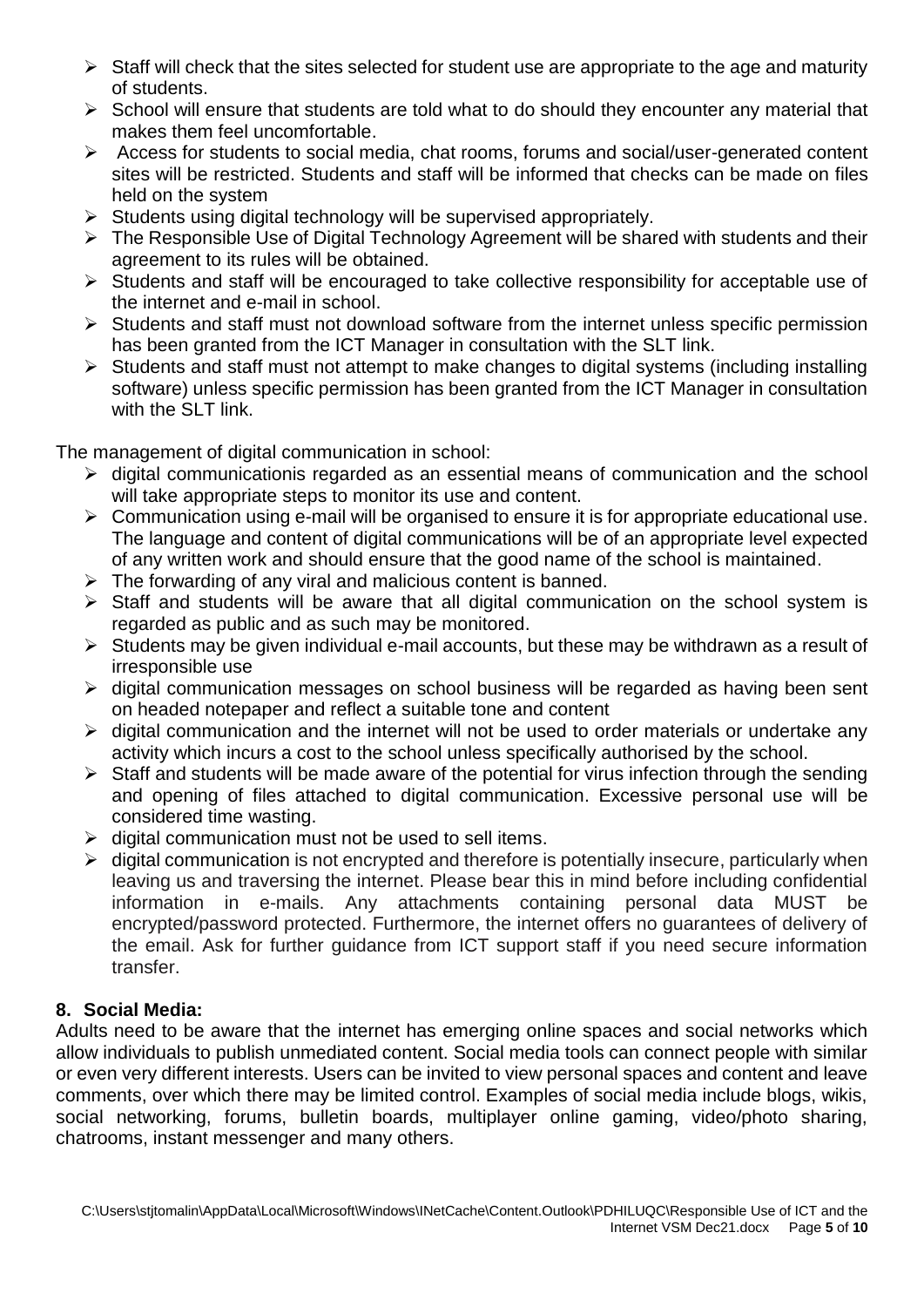The school is aware that it cannot ban staff from using social networking sites in their own personal time; however, the school can and will provide advice for staff and put in place appropriate guidance and boundaries around interaction with pupils and parents/carers.

For responsible children and adults, social media provides easy to use, free facilities, although are often free due to advertising and some sites may be dubious in content. Users should be encouraged to think about the ease of uploading personal information to social media sites as well as being made aware of the associated benefits. Users should be aware of the potential risks of social media such as advertising, scams, contact from strangers and the difficulty of removing an inappropriate image or information once published.

All staff should be aware of the potential risks of using social networking sites or personal publishing either professionally with students or personally. They should be aware of the importance of considering the material they post, ensuring profiles are secured and how publishing unsuitable material may affect their professional status.

- $\triangleright$  Expectations regarding safe and responsible use of social media will apply to all members of the school community and exist in order to safeguard both the school and the wider community, on and offline.
- $\triangleright$  All members of the school community are advised not to publish specific and detailed private thoughts, concerns, pictures or messages on any social media services, especially content that may be considered threatening, hurtful or defamatory to others.
- ➢ The use of private social networking applications on school equipment is not permitted and may result in disciplinary or legal action and/or removal of Internet facilities.
- $\triangleright$  Official school social media channels will only be set up as distinct and dedicated social media accounts for educational or engagement purposes.
- ➢ Any school social media account will link back to the school website and / or department to demonstrate that the account is official.
- ➢ Staff must NOT name their employer on any social networking site, as this could potentially bring The Academy into disrepute.
- ➢ Staff should not have any form of social contact via the internet with students.

# **9. Publishing material on the school's website:**

- $\triangleright$  The school will maintain editorial responsibility for its website to ensure that content is accurate and quality of presentation is maintained.
- ➢ The school will maintain the integrity of the school website by ensuring that responsibility for publishing material is never handed over to students and that passwords are protected.
- $\triangleright$  The website will comply with relevant guidelines relating to publications & photographs.
- ➢ Students will be taught to publish for a wide range of audiences which might include governors, parents or younger children.
- ➢ All material must be the author's own work, should credit any other work included, state clearly the author's identity or status and not break copyright.
- $\triangleright$  The point of contact on the website will be the school address, e-mail and telephone number. Home information or individuals' e-mail addresses will not be published.
- ➢ Photographs of named students will not be published on the website. School will obtain permission from parents for the use of pupils' photographs. Identities of students must be protected at all times and parents may be consulted about publishing work from pupils.

# **10. Procedure for dealing with complaints and breaches of conduct by students:**

- $\triangleright$  Any complaints or breaches of conduct will be dealt with promptly.
- ➢ Responsibility for handling incidents will in the first instance be given to the SLT link for ICT.
- ➢ Students and parents will be informed of the procedure.
- ➢ Parents and students will need to work in partnership with staff to resolve any issues arising.
- $\triangleright$  The facts of the case will need to be established, for instance to ascertain whether the issue has arisen through home use of digital technology or through contacts outside school.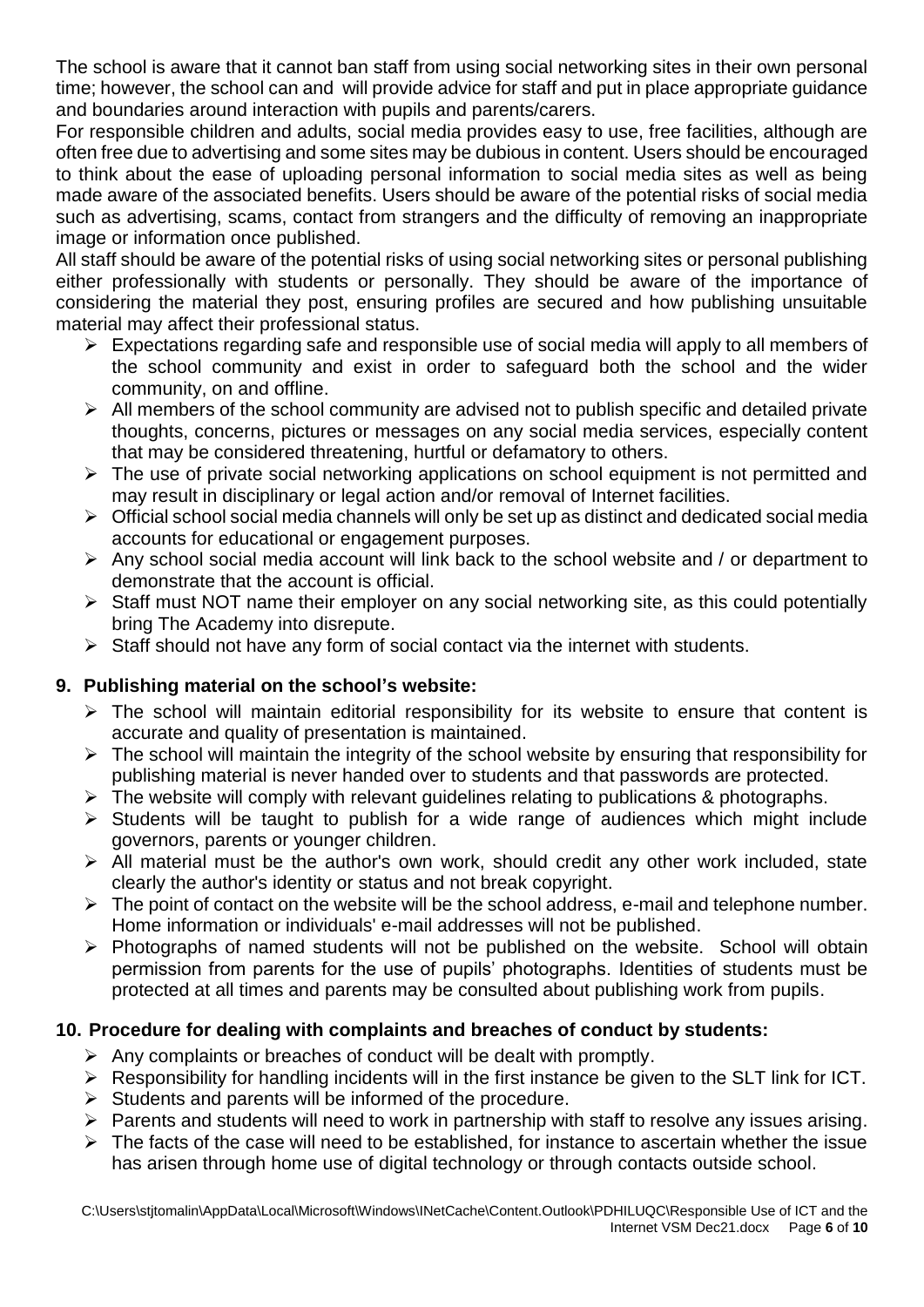- ➢ There may be occasions when the police must be contacted. Early contact will be made to establish the legal position and discuss strategies.
- ➢ Sanctions for irresponsible use will be linked to the school's Behaviour Policy and may consist of the following logged actions depending on circumstances:
	- ❖ verbal warning issued by SLT link for ICT
	- ❖ interview by Principal
	- ❖ letter home to inform parent or carer
	- ❖ temporary withdrawal of digital access.
	- ❖ permanent withdrawal of computer access which could include all school work held on the system, including any examination work
	- ❖ exclusion from school
	- ❖ referral to police

# **Procedure for dealing with complaints and breaches of conduct by staff:**

- ➢ Any complaints or breaches of conduct will be dealt with promptly.
- ➢ Responsibility for handling incidents will in the first instance be given to the SLT link for ICT and in all cases will be documented and copied to the Principal.
- ➢ Students and parents will be informed of the procedure.
- ➢ Breach of conduct may result in disciplinary proceedings being followed.

## **11. Informing staff, students and parents:**

- $\triangleright$  Rules for digital access and use are made available to students and staff.
- $\triangleright$  All staff supervising the use of digital technologies will be given appropriate guidance.
- ➢ Parents' attention will be drawn to the Policy in newsletters, the school brochure, the school website, leaflets and information from relevant organisations.
- ➢ Demonstrations and practical ICT sessions for parents may be organised to encourage a partnership approach
- ➢ Staff and students will sign a Responsible Use of the digital technology.
- $\triangleright$  Responsible digital technology use will be included as part of the teaching programme for all pupils.

## **12. Security of School systems**

- ➢ Security strategies will be considered by the ICT Manager and reviewed regularly.
- ➢ Care MUST be taken when transmitting personal data and the protection of personal data on computers, laptops and memory devices, ensuring compliance with the latest Data Protection Act.
- ➢ Virus protection will be installed and updated regularly.
- ➢ School issued Laptops MUST NOT BE used by family members or other non-employees of the school.
- ➢ Any portable memory device used by staff for work purposes must be password protected.
- ➢ Passwords must remain secure.
- ➢ NEVER leave a laptop in an unattended vehicle.
- ➢ NEVER use personal photographic equipment to take pupil photographs which are then taken out of school.
- ➢ School will make available guidance on the use of external memory devices by students.
- ➢ School will make available its guidance on the use of attachments with e-mails.
- $\triangleright$  Staff have responsibility for the security of issued laptops.
- ➢ Laptop repairs MUST be processed through the ICT Helpdesk.
- ➢ School equipment MUST not be taken out of the UK unless authorised by the Principal.
- ➢ Please note facilities for using cloud technologies and storage may be available, please consult the ICT Helpdesk for support with this.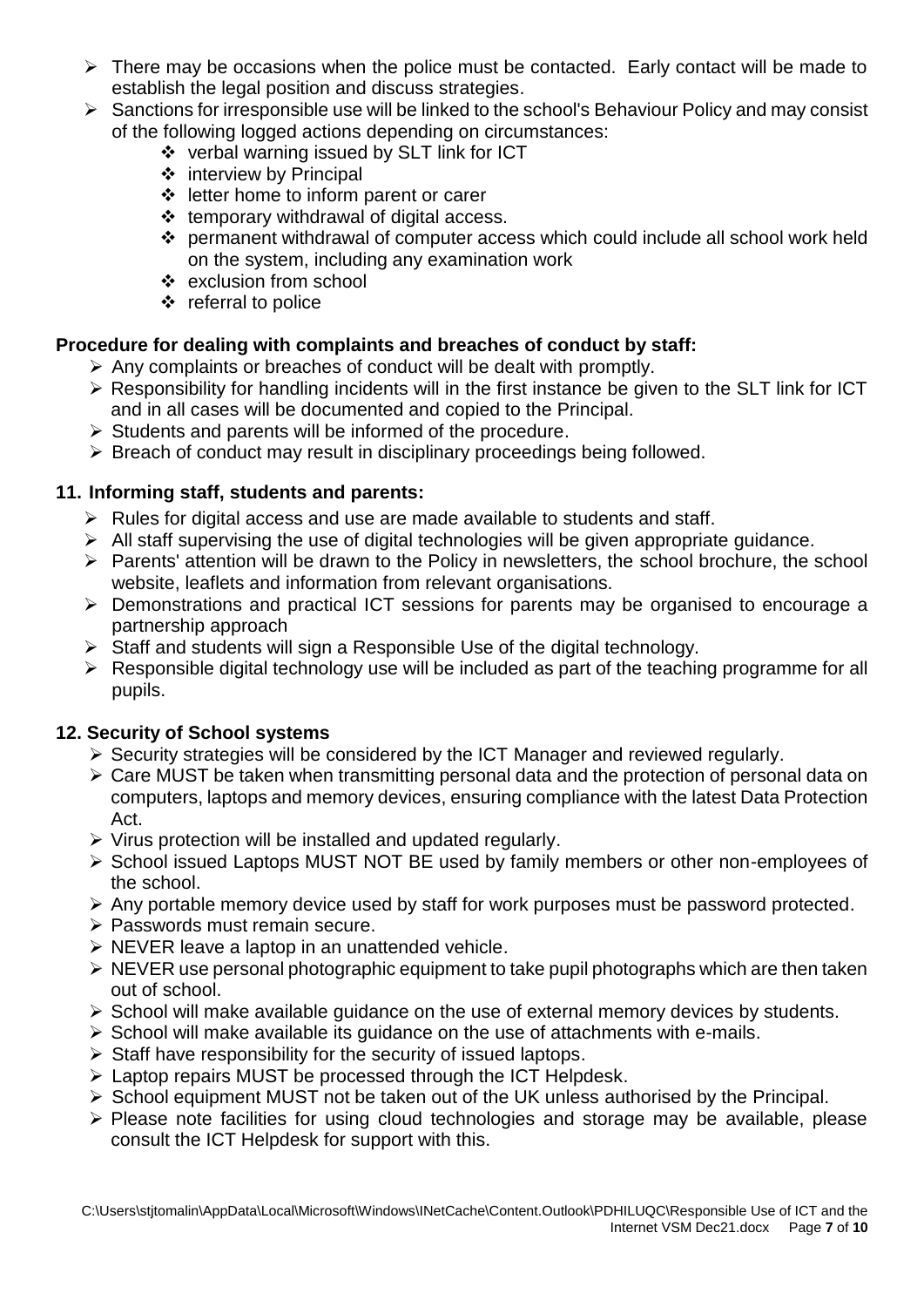#### **Appendix A Salendine Nook High School**

## **Responsible Use Agreement / Code Of Conduct – Adults (Staff, Governor, Visitor)**

ICT and the related technologies such as e-mail, the internet and mobile devices are becoming a more integral part of our daily working life in school. This policy is designed to ensure that all staff are aware of their professional responsibilities when using any form of digital technology. All adults are expected to adhere at all times to its contents. Any concerns or clarification should be discussed with the SLT link for ICT or Principal. Following this code of conduct will provide staff with safer and securer procedures with which to engage with digital technology technologies.

I will…………

- 1. Only use the school's e-mail / internet / intranet / learning platform and any related technologies for professional purposes or for personal uses deemed 'reasonable' as per school policy<sup>1</sup>.
- 2. Comply with the school based digital technology security measures by not disclosing any passwords provided to me by the school or other related authorities.
- 3. Not use another person's log-on details except in exceptional circumstances<sup>2</sup>. On such occasions the details will be logged with the SLT link for ICT (via e-mail)
- 4. Not use the school's connectivity and devices for personal use **whilst** engaged in timetabled teaching or whilst supervising classes or individual pupils<sup>3</sup> or working on school business.
- 5. Ensure that all electronic communications with pupils and staff are compatible with my professional role.
- 6. Not give out my own personal details, such as mobile phone number and personal e-mail address, to pupils.
- 7. Only use the approved, secure e-mail system(s) for any school business
- 8. Ensure that personal data (such as data held on SIMS) is kept secure and is used appropriately, whether in school, taken off the school premises or accessed remotely. I will not install any hardware or software on the network without prior permission from the ICT Network Manager
- 9. Not browse, download, upload or distribute any material that could be considered offensive, illegal or discriminatory.
- 10. Will ensure that any images of pupils and/ or staff taken by me will be stored and used for professional purposes only. Images will not be distributed outside the school network without the permission of the parent/ carer, member of staff or Principal.
- 11. I understand that all my use of the internet and other related technologies can be monitored and logged and can be made available, on request to the SLT link for ICT and Principal. Any such incident would ONLY occur with the permission of the Principal and may be carried out with the supervised assistance of the ICT Technical Manager
- 12. Respect copyright and intellectual property rights.
- 13. Ensure that my online activity, both in school and outside school (including use of social media), will not bring my professional role into disrepute.
- 14. Support and promote the school's e-Safety policy and help pupils to be safe and responsible in their use of ICT and related technologies.

#### **User Signature**

I have read and understand the contents of this code of conduct and supporting policy which promotes the safe use of ICT throughout the school.

Signature …….………………….………… Date ……………………

Full Name ………………………………….........................................(printed)

Job title . . . . . . . . . . . . . . . . . . . . . . . . . . . . . . . . . . . . . . . . . . . . .

C:\Users\stjtomalin\AppData\Local\Microsoft\Windows\INetCache\Content.Outlook\PDHILUQC\Responsible Use of ICT and the Internet VSM Dec21.docx Page **8** of **10**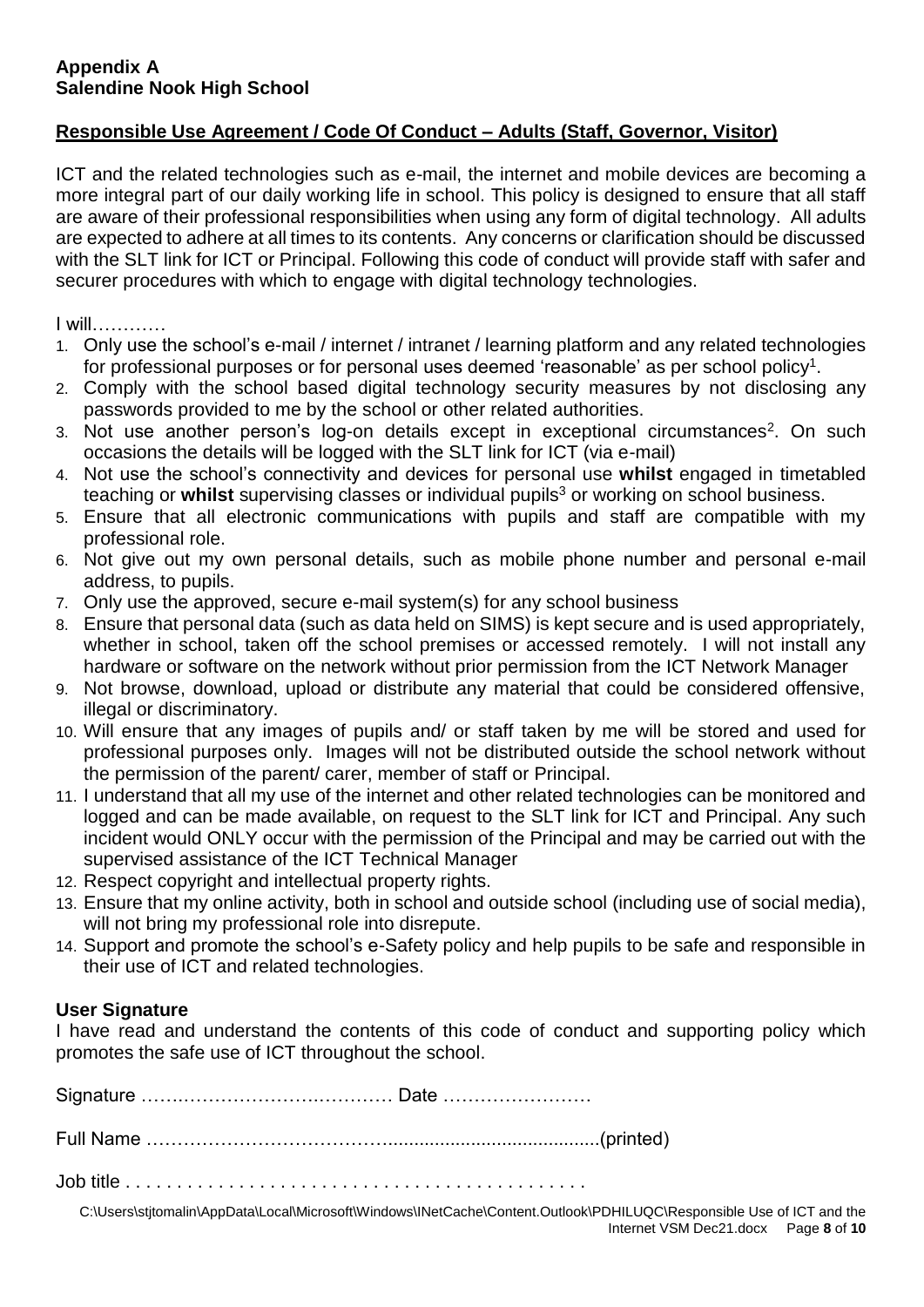## **Further guidance for Staff, Governors and Visitors**

Clarification on elements of Responsible Use Agreement

2Data Protection Policy:

When using the MIS (Sims) system it is the username and password which tracks who has accessed data and this creates a line of accountability for any activity which takes place whilst they are logged on. The potential for a member of staff to be compromised is clearly increased if they allow another member of staff to use their logon profile in an unsupervised capacity. Staff are advised to consider their position, in this respect, with great caution.

A school-based e-mail address is provided for every member of staff to ensure that dialogue commensurate with their professional role is undertaken within this platform. It is not appropriate for staff to use personal e-mail addresses to communicate on matters that are within their professional remit. The school e-mail system can be accessed outside of school Please see the ICT Support Team for how to access.

Online Safety (e-Safety) Policy and Guidance for Education Settings 2016 (Kent County Council)